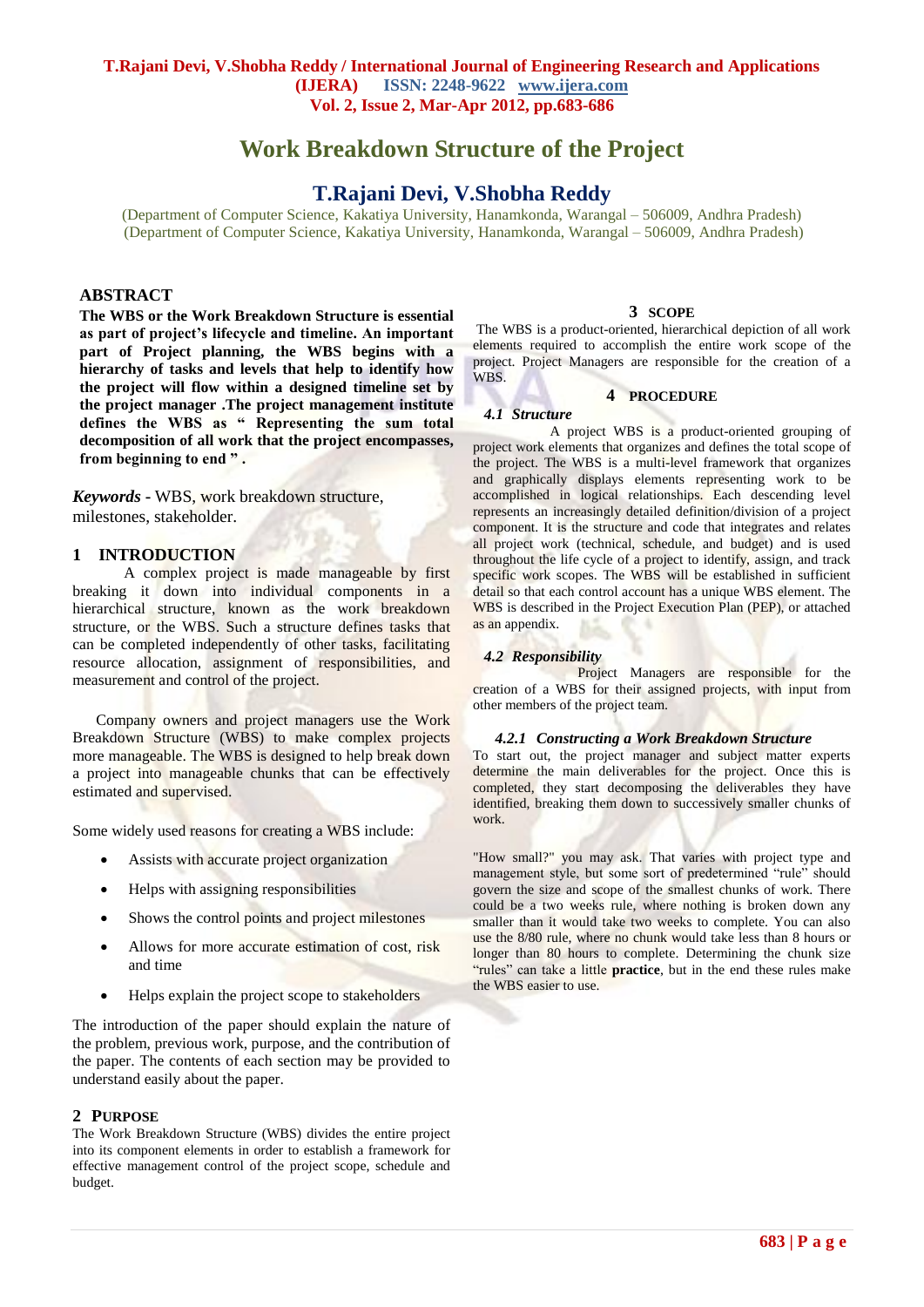# **T.Rajani Devi, V.Shobha Reddy / International Journal of Engineering Research and Applications (IJERA) ISSN: 2248-9622 www.ijera.com Vol. 2, Issue 2, Mar-Apr 2012, pp.683-686**

**COLLECT** sione

*The work breakdown structure can be illustrated in a block diagram:*



# *Fig. 1'*

## *4.2.2 What is the WBS and Why Is It Important?*

The WBS, or the Work Breakdown Structure, is essential as part of a project's lifecycle and timeline. An important part of project planning, the WBS begins with a hierarchy of tasks and levels that help to identify how the project will flow within a designed timeline set by the project manager. The Project Management Institute defines the WBS as, *"Representing the sum total decomposition of all work that the project encompasses, from beginning to end."*

So, didn't you already discuss this in your [project initiation](http://www.brighthub.com/office/project-management/articles/29368.aspx) meetings? Weren't teams chosen and tasks assigned? Isn't everyone on the same page and ready to go?

Perhaps, but utilizing a WBS to outline where the project will start, what phases, levels, and tasks will be first, second, third, and so on, and the project's duration is essential any project's success. Skipping the WBS could cause delays, confused tasking by team members and project overruns. The WBS also helps to define the specifics of the project outlined in the [project scope.](http://www.brighthub.com/office/project-management/articles/10057.aspx)

## *4.2.3 Developing the work breakdown structure 4.2.3.1 Work packages*

Work package is the final product of the work breakdown structure .It is a collection of a series of related job or task , it is situated in the bottom of the work breakdown structure, something that is easy to be controlled by project team members. It is also the basis for subsequent management of projects and based on all the progress of the plan, quality management planning, cost planning, staffing is based on it is the smallest unit of project management.

In work breakdown structures, when a series of work package, we can refer to the following principles:

- Work packages are independently deliverable units, it should be clear, the only.
- Work tasks in a package should be able to explicitly implement in an organization or individual.
- Work package life cycle should be the shortest.
- Clear work packages and relationship to other work packages
- Work package to determine the actual cost of budget, human and resource needs.
- Work most of the tasks in the package on adaptability of project personnel should have the same type in the group.

# *4.2.3.2 Key elements*

In the previous section introduced in work package should note or refer some of the principles, that is when the original production work package have some reference value .when after a series of work packages are broken down , the project group on how these work packages ,or ,after the team got the work package ,you need to do what work ?

Recommendations are as follows:

- Content describes the process or activity. According to the project scope statement, for each work package describe, indicate that the nature of the work package.
- Assign responsible persons. Identify related organizations and individuals responsible for the task work package. That is, they work to complete the tasks of the package.
- Work package life cycle. That is, determine the start time and end time of the work package.
- Pursuant to a work package to develop plans or allocation of necessary resources. Such as: the progress plan for each work package, cost estimates, quality management schemes.

# *4.2.3.3 Work breakdown structure and milestones*

In the work breakdown structure element (work package, a middle-tier or work breakdown structure) when completed, will output a series of deliverables. At the same time, according to the actual situation of the project, the team can make this unit of work associated with a milestone.

Milestone marks one of the results or stages of work completed. Typically, the milestone is closely associated with and deliverables. When reaching milestones, project team members can subscribe to a project summary, reflection. If problems are found, you can take the necessary remedial measures. Milestone exists to make specific for team goals, compared with the main objective of the project and deliverables, milestones more easily and control, to reduce project risks.

According to the work breakdown structure, a point in the process of the project is running social milestone is meaningful.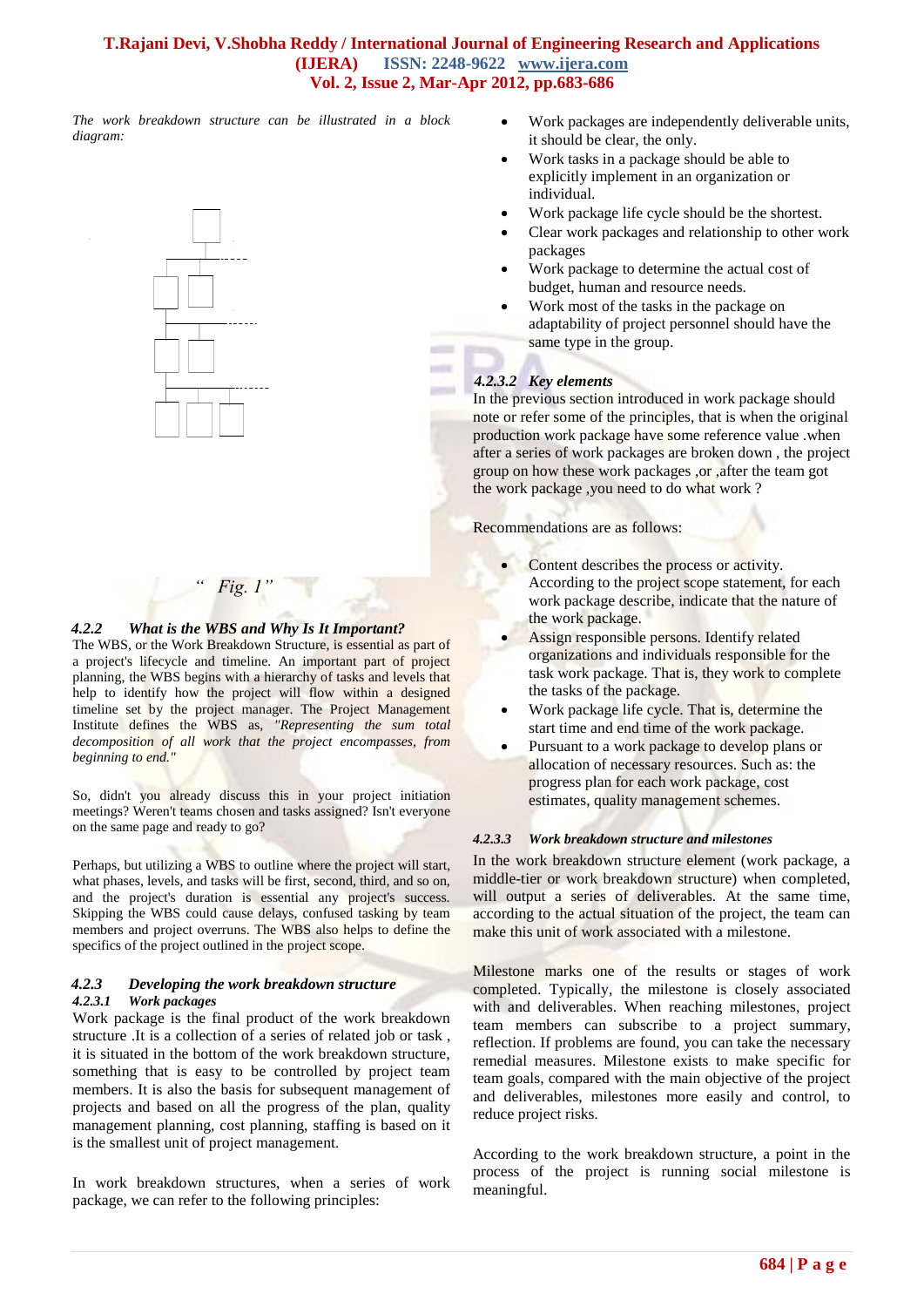# **T.Rajani Devi, V.Shobha Reddy / International Journal of Engineering Research and Applications (IJERA) ISSN: 2248-9622 www.ijera.com Vol. 2, Issue 2, Mar-Apr 2012, pp.683-686**

### *4.3 Creating a WBS for the Project Duration*

Once we have gotten the first two levels set, it is time to launch into our decomposition or breakdown. Decomposition is the act of breaking down deliverables in to successively smaller chunks of work to be completed in order to achieve a level of work that can be both realistically managed by the Project Manager and completed within a given time frame by one or more team members. This level of breakdown and detail is called the Work Package. Work packages are the lowest level of the WBS and are pieces of work that are specifically assigned to one person or one team of people to be completed. This is also the level at which the Project Manger has to monitor all project work.

The importance of defining a project's duration becomes something you and your team members can see, feel, and touch if you utilize a WBS in the project's lifecycle. Avoiding the all important work breakdown structure can be costly.

## *4.4 Why Do Project Teams Need a Work Breakdown Structure?*

The work breakdown structure has a number of benefits in addition to defining and organizing the project work. A project budget can be allocated to the top levels of the work breakdown structure, and department budgets can be quickly calculated based on the each project's work breakdown structure. By allocating time and cost estimates to specific sections of the work breakdown structure, a project schedule and budget can be quickly developed. As the project executes, specific sections of the work breakdown structure can be tracked to identify project cost performance and identify issues and problem areas in the project organization. For more information Project work breakdown structures can also be used to identify potential risks in a given project. If a work breakdown structure has a branch that is not well defined then it represents a scope definition risk. These risks should be tracked in a project log and reviewed as the project executes. By integrating the work breakdown structure with an organization breakdown structure, the project manager can also identify communication points and formulate a communication plan across the project organization.

Project work breakdown structures can also be used to identify potential risks in a given project. If a work breakdown structure has a branch that is not well defined then it represents a scope definition risk. These risks should be tracked in a project log and reviewed as the project executes. By integrating the work breakdown structure with an organization breakdown structure, the project manager can also identify communication points and formulate a communication plan across the project organization.

When a project is falling behind, referring the work breakdown structure will quickly identify the major deliverables impacted by a failing work package or late sub- deliverable. The work breakdown structure can also be color coded to represent sub- deliverable status. Assigning colors of red for late, yellow for at risk, green for on-target, and blue for completed deliverables is an effective way to produce a heat-map of project progress and draw management's attention to key areas of the work breakdown structure.

In this article we are going to look at what many project managers and project management professionals refer to as the "foundation" of the project, or at least the foundation of project planning. The Work Breakdown Structure (WBS) is defined by A Guide to the Project Management Body of Knowledge 3rd Edition (PMBOK Guide) as:

A deliverable oriented hierarchical decomposition of the work to be executed by the project team to accomplish the project objectives and create the required deliverables*.*

Wow! That is a lot of buzz words and jargon, but do not worry. It is not nearly as daunting as it sounds. Creating a quality WBS will require a substantial amount of energy, time, and people, but in the end is not rocket science. However, before we get too deep into how to actually create a WBS let's first look at its purpose.

#### *4.4.1 Purpose of work breakdown structure*

Why do we need to create a WBS for our projects? What purpose does it serve? Why should I waste my time writing on post-it notes and drawing charts when I could be getting my team started on the actual work of the project? Now, I know everyone reading this is a great project manager or team member, so I am sure none of you have ever said comments such as these, but I am sure you have heard them from those "other" project managers who will remain nameless.

So to answer these questions, let's take a look at what purpose the WBS serves to our project and our project team. There are three reasons to use a WBS in your projects. The first is that is helps more accurately and specifically define and organize the scope of the total project. The most common way this is done is by using a hierarchical tree structure. Each level of this structure breaks the project deliverables or objectives down to more specific and measurable chunks. The second reason for using a WBS in your projects is to help with assigning responsibilities, resource allocation, monitoring the project, and controlling the project. The WBS makes the deliverables more precise and concrete so that the project team knows exactly what has to be accomplished within each deliverable. This also allows for better estimating of cost, risk, and time because you can work from the smaller tasks back up to the level of the entire project. Finally, it allows you double check all the deliverables' specifics with the stakeholders and make sure there is nothing missing or overlapping.

The main purpose of Work Breakdown Structure is that firstly, it helps to define and organize the scope of the total project more accurately and specifically. The most common way this is done is by using a hierarchical tree structure. Each level of this structure breaks the project deliverables or objectives down to more specific and measurable chunks. The second reason for using a Work Breakdown Structure in your projects is to help with assigning responsibilities, resource allocation, monitoring the project, and controlling the project. The WBS makes the deliverables more precise and concrete so that the project team knows exactly what has to be accomplished within each deliverable.

This also allows for better estimating of cost, risk, and time because you can work from the smaller tasks back up to the level of the entire project. Finally, it allows you double check all the deliverables' specifics with the stakeholders and make sure there is nothing missing or overlapping. Besides, using the tree structure, you may also use Mind Mapping methodology, if you are familiar with it.

The very common question is how specific or small does a chunk of work need to be to still be considered a work package? Well PMBOK does not seem to give a definitive answer on that. Most project managers concur that this varies by project, but can usually be measured using the 8/80 Rule. The 8/80 Rule says that no work package should be less than 8 hours or greater than 80 hours. Notice we said that the work package is the lowest level of the WBS. Activities and tasks are not included in the WBS. They will be planned from the work packages once they are assigned.